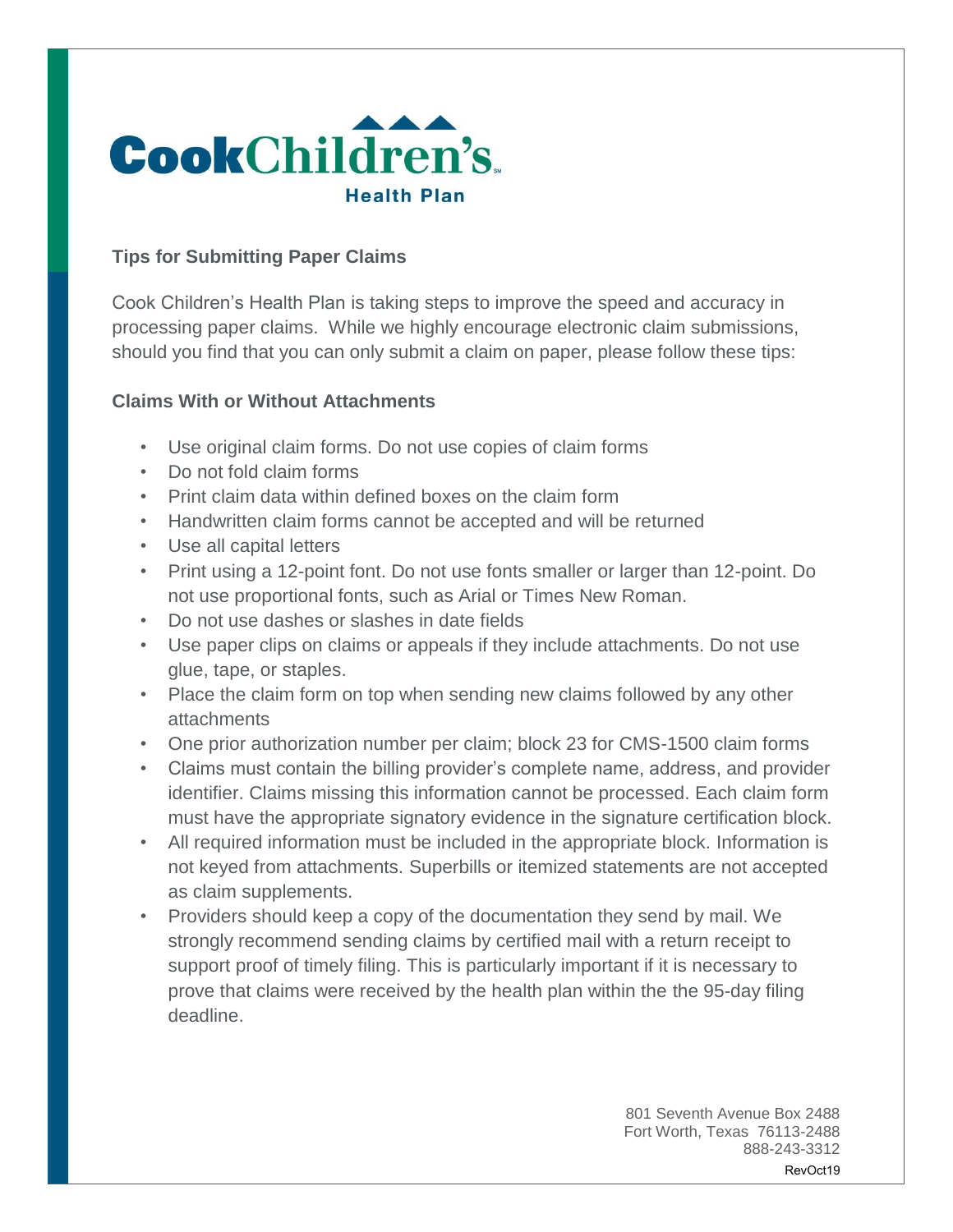## **Multipage Claim Forms**

- The CMS-1500 paper claim form is designed to list 6 items in Block 24. If more than six line items are billed on a paper claim, a provider may attach additional forms (pages) totaling no more than 28 line items.
- Number the pages when sending attachments or multiple page claims for the same Member (e.g., 1 of 2, 2 of 2)
- Do not total the billed amount on each claim form when submitting multi-page claims for the same Member. Block 28 should be left blank or indicate "CONTINUE". The combined total charges for all pages should be listed on the last page in Block 28.

# **Required provider information:**

- "ZZ" ID Qualifier (24I-Shaded)
- Taxonomy Code (24J-Shaded)
- National Provider Identifier (NPI) of Rendering Provider (24J-Unshaded)
- Billing Provider NPI (33a)
- Billing Provider Taxonomy Code (33b)
- Referring, Ordering or Supervising Provider Name and NPI (17a & 17b), if applicable
	- o If there is a Supervising Physician for the referring or ordering provider that is listed in Block 17, the name and NPI of the supervising provider must go in Block 19
	- o The following qualifiers must be used:
		- $\blacksquare$  DN = Referring Provider
		- $\blacksquare$  DK = Ordering Provider
		- $\blacksquare$  DQ = Supervising Provider

If you do not have an NPI, place your Atypical Provider ID (API)/LTSS# in Box 33b.

## **National Drug Code**

The National Drug Code (NDC) is an eleven (11) digit number on the package or container from which the medication is administered. When submitting a HCPC code that is represented by a NDC, you must also submit the NDC code, Quantity and Description.